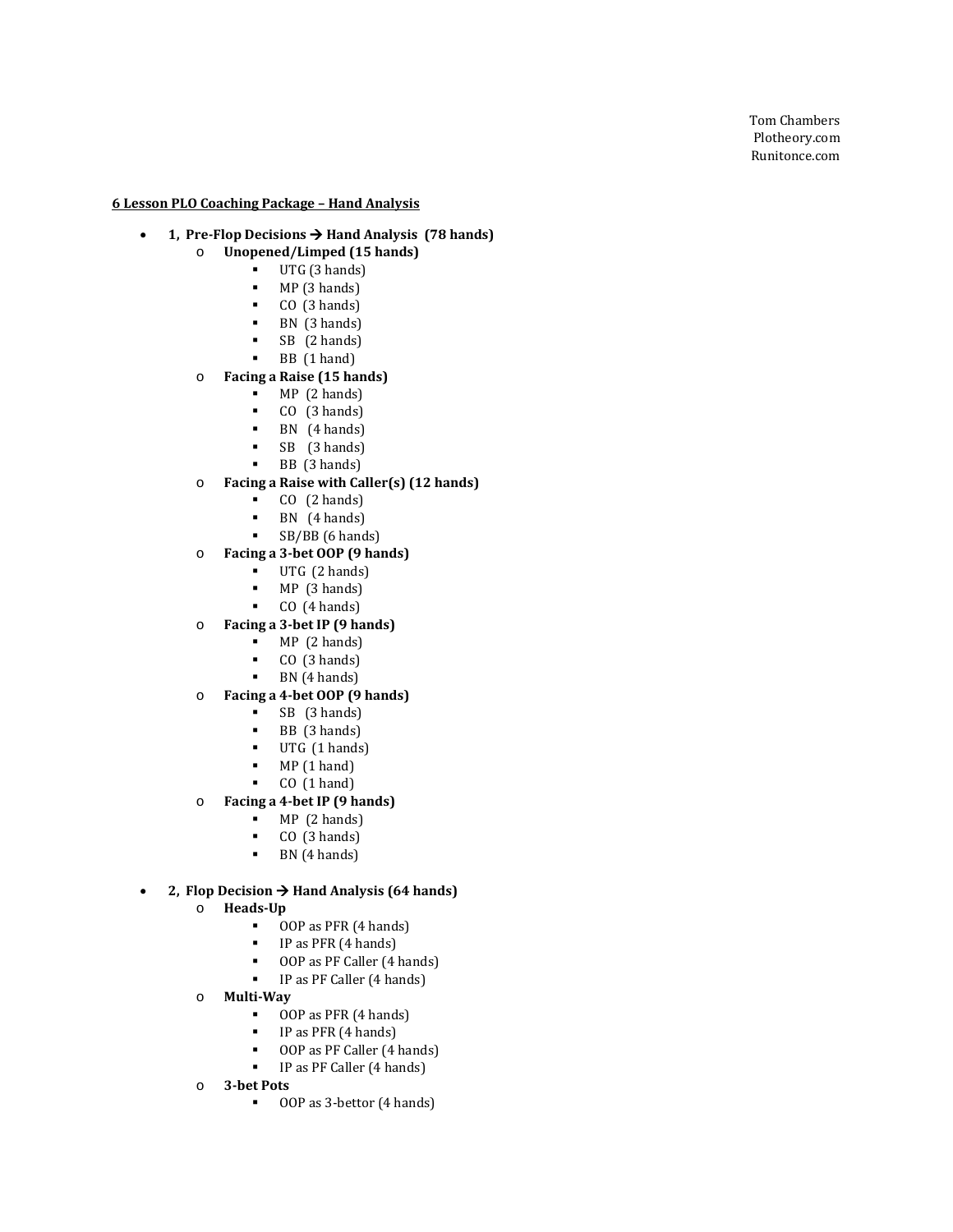- IP as 3-bettor (4 hands)
- OOP as 3-bettor (4 hands)
- IP as 3-bettor (4 hands)
- o **4-bet Pots** 
	- OOP as 4-bettor (4 hands)
	- IP as 4-bettor (4 hands)
	- OOP as 4-bettor (4 hands)
	- IP as 4-bettor (4 hands)

# • **3, Turn Decisions on Dynamic Turns Hand Analysis (70 hands)**

- o **Single Raised HU Pot, Flop Bet-Call (10 hands)**
	- Texture Shift #1a: Unpaired Very Dynamic  $\rightarrow$  Unpaired Dynamic (2 hands)
	- Texture Shift #1b: Unpaired Dynamic  $\rightarrow$  Unpaired Dynamic (2 hands)
	- Texture Shift #1c: Unpaired Static  $\rightarrow$  Unpaired Dynamic (2 hands)
	- Texture Shift #2a: Unpaired Dynamic → Unpaired Semi-Dynamic (2 hands)
	- Texture Shift #2b:Unpaired Static Unpaired Semi-Dynamic (2 hands)
- o **Single Raised HU Pot, Flop Check-Check (10 hands)**
	- Texture Shift #1a: Unpaired Very Dynamic  $\rightarrow$  Unpaired Dynamic (2 hands)
	- Texture Shift #1b: Unpaired Dynamic  $\rightarrow$  Unpaired Dynamic (2 hands)
	- Texture Shift #1c: Unpaired Static  $\rightarrow$  Unpaired Dynamic (2 hands)
	- Texture Shift #2a:Unpaired Dynamic Unpaired Semi-Dynamic (2 hands)
	- Texture Shift #2b:Unpaired Static Unpaired Semi-Dynamic (2 hands)

### o **Single Raised MW Pot, Flop Bet-Call-Fold (10 hands)**

- Texture Shift #1a: Unpaired Very Dynamic  $\rightarrow$  Unpaired Dynamic (2 hands)
- Texture Shift #1b: Unpaired Dynamic  $\rightarrow$  Unpaired Dynamic (2 hands)<br>Texture Shift #1c: Unpaired Static  $\rightarrow$  Unpaired Dynamic (2 hands)
- Texture Shift #1c: Unpaired Static  $\rightarrow$  Unpaired Dynamic (2 hands)
- Texture Shift #2a:Unpaired Dynamic Unpaired Semi-Dynamic (2 hands)
- Texture Shift #2b:Unpaired Static Unpaired Semi-Dynamic (2 hands)
- o **Single Raised MW Pot, Flop Bet-Call-Call (10 hands)**
	- Texture Shift #1a: Unpaired Very Dynamic  $\rightarrow$  Unpaired Dynamic (2 hands)
	- Texture Shift #1b: Unpaired Dynamic  $\rightarrow$  Unpaired Dynamic (2 hands)
	- Texture Shift #1c: Unpaired Static  $\rightarrow$  Unpaired Dynamic (2 hands)
	- Texture Shift #2a:Unpaired Dynamic Unpaired Semi-Dynamic (2 hands)
	- Texture Shift #2b:Unpaired Static Unpaired Semi-Dynamic (2 hands)
- o **Single Raised MW Pot, Flop Check-Check-Check (10 hands)**
	- Texture Shift #1a: Unpaired Very Dynamic  $\rightarrow$  Unpaired Dynamic (2 hands)
	- Texture Shift #1b: Unpaired Dynamic  $\rightarrow$  Unpaired Dynamic (2 hands)
	- Texture Shift #1c: Unpaired Static  $\rightarrow$  Unpaired Dynamic (2 hands)
	- Texture Shift #2a:Unpaired Dynamic Unpaired Semi-Dynamic (2 hands)
	- Texture Shift #2b: Unpaired Static → Unpaired Semi-Dynamic (2 hands)
- o **3-bet HU Pot, Flop Bet-Call (10 hands)**
	- Texture Shift #1a: Unpaired Very Dynamic  $\rightarrow$  Unpaired Dynamic (2 hands)
	- Texture Shift #1b: Unpaired Dynamic  $\rightarrow$  Unpaired Dynamic (2 hands)
	- Texture Shift #1c: Unpaired Static  $\rightarrow$  Unpaired Dynamic (2 hands)
	- Texture Shift #2a:Unpaired Dynamic Unpaired Semi-Dynamic (2 hands)
	- Texture Shift #2b:Unpaired Static Unpaired Semi-Dynamic (2 hands)

#### o **3-bet HU Pot, Flop Check-Check (10 hands)**

- Texture Shift #1a: Unpaired Very Dynamic  $\rightarrow$  Unpaired Dynamic (2 hands)
- Texture Shift #1b: Unpaired Dynamic  $\rightarrow$  Unpaired Dynamic (2 hands)
- Texture Shift #1c: Unpaired Static  $\rightarrow$  Unpaired Dynamic (2 hands)
- Texture Shift #2a:Unpaired Dynamic Unpaired Semi-Dynamic (2 hands)
- Texture Shift #2b: Unpaired Static → Unpaired Semi-Dynamic (2 hands)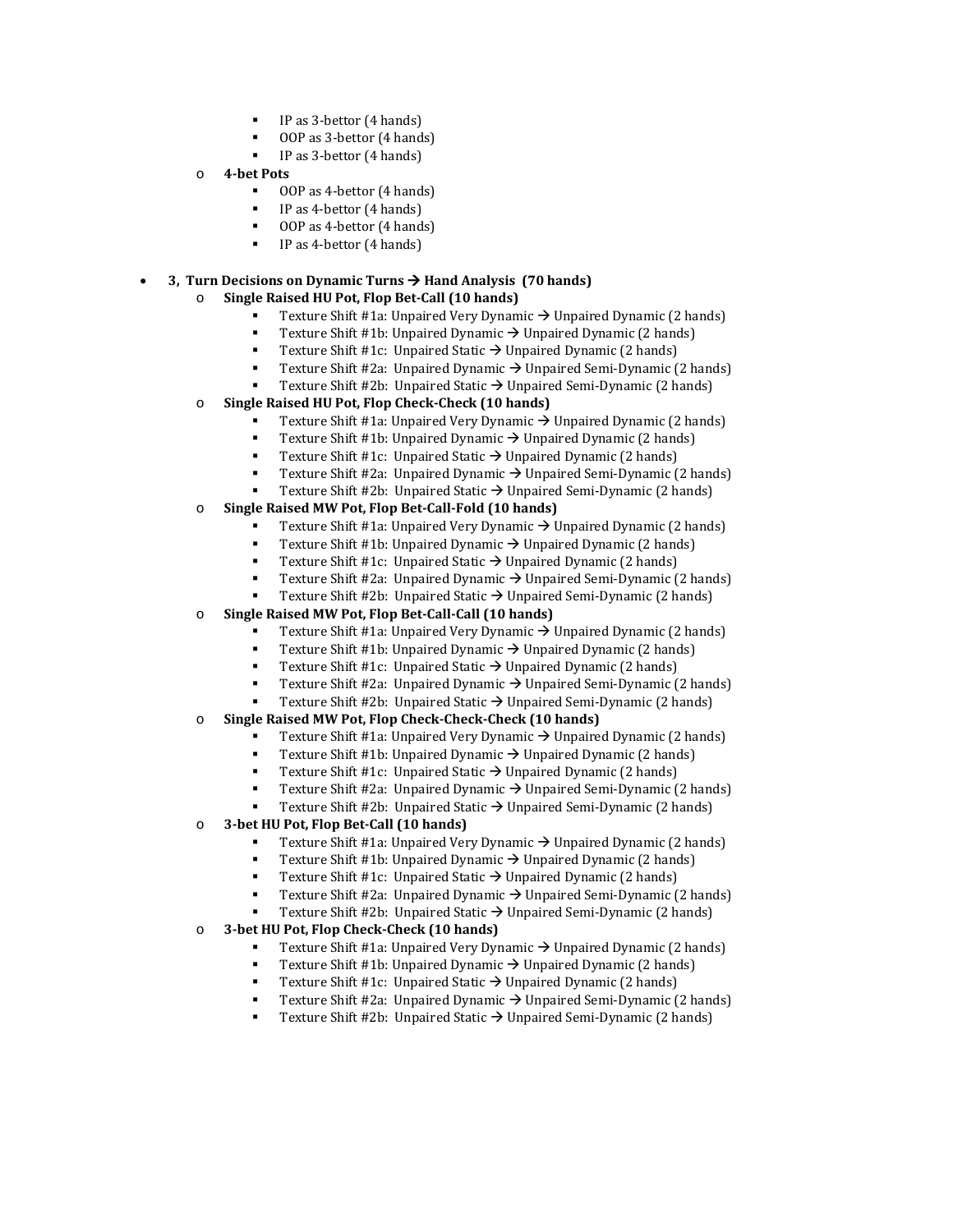#### • **4, Turn Decisions on Static Turns Hand Analysis (77 hands)**

- o **Single Raised HU Pot, Flop Bet-Call (11 hands)**
	- Texture Shift #3a: Unpaired Very Dynamic  $\rightarrow$  Unpaired Possible Flush (1 hand)
	- Texture Shift #3b: Unpaired Dynamic  $\rightarrow$  Unpaired Possible Flush (1 hand)
	- Texture Shift #4a: Unpaired Very Dynamic  $\rightarrow$  Paired Medium Dry (1 hand)
	- Texture Shift #4b: Unpaired Dynamic  $\rightarrow$  Paired Medium Dry (1 hand)
	- Texture Shift #4c: Unpaired Static  $\rightarrow$  Paired Medium Dry (1 hand)
	- Texture Shift #4d: Unpaired Dynamic  $\rightarrow$  Paired Dry (1 hand)
	- Texture Shift #4e: Unpaired Static  $\rightarrow$  Paired Dry (1 hand)
	- Texture Shift #5a: Unpaired Monotone  $\rightarrow$  Unpaired Possible Flush (1 hand)
	- **Texture Shift #6a: Paired Medium Dry**  $\rightarrow$  **Paired Medium Dry (1 hand)**
	- Texture Shift #6b: Paired Dry  $\rightarrow$  Paired Medium Dry (1 hand)
	- Texture Shift #6c: Paired Dry  $\rightarrow$  Paired Dry (1 hand)

#### o **Single Raised HU Pot, Flop Check-Check (11 hands)**

- Texture Shift #3a: Unpaired Very Dynamic  $\rightarrow$  Unpaired Possible Flush (1 hand)
- Texture Shift #3b: Unpaired Dynamic  $\rightarrow$  Unpaired Possible Flush (1 hand)
- Texture Shift #4a: Unpaired Very Dynamic  $\rightarrow$  Paired Medium Dry (1 hand)
- Texture Shift #4b: Unpaired Dynamic  $\rightarrow$  Paired Medium Dry (1 hand)
- Texture Shift #4c: Unpaired Static  $\rightarrow$  Paired Medium Dry (1 hand)
- Texture Shift #4d: Unpaired Dynamic  $\rightarrow$  Paired Dry (1 hand)
- Texture Shift #4e: Unpaired Static  $\rightarrow$  Paired Dry (1 hand)
- Texture Shift #5a: Unpaired Monotone  $\rightarrow$  Unpaired Possible Flush (1 hand)
- **Texture Shift #6a: Paired Medium Dry**  $\rightarrow$  **Paired Medium Dry (1 hand)**
- Texture Shift #6b: Paired Dry  $\rightarrow$  Paired Medium Dry (1 hand)
- Texture Shift #6c: Paired Dry  $\rightarrow$  Paired Dry (1 hand)

#### o **Single Raised MW Pot, Flop Bet-Call-Fold (11 hands)**

- Texture Shift #3a: Unpaired Very Dynamic  $\rightarrow$  Unpaired Possible Flush (1 hand)
- Texture Shift #3b: Unpaired Dynamic  $\rightarrow$  Unpaired Possible Flush (1 hand)
- Texture Shift #4a: Unpaired Very Dynamic  $\rightarrow$  Paired Medium Dry (1 hand)
- Texture Shift #4b: Unpaired Dynamic  $\rightarrow$  Paired Medium Dry (1 hand)
- Texture Shift #4c: Unpaired Static  $\rightarrow$  Paired Medium Dry (1 hand)
- Texture Shift #4d: Unpaired Dynamic  $\rightarrow$  Paired Dry (1 hand)
- Texture Shift #4e: Unpaired Static  $\rightarrow$  Paired Dry (1 hand)
- Texture Shift #5a: Unpaired Monotone  $\rightarrow$  Unpaired Possible Flush (1 hand)
- Texture Shift #6a: Paired Medium Dry  $\rightarrow$  Paired Medium Dry (1 hand)
- Texture Shift #6b: Paired Dry  $\rightarrow$  Paired Medium Dry (1 hand)
- Texture Shift #6c: Paired Dry  $\rightarrow$  Paired Dry (1 hand)
- o **Single Raised MW Pot, Flop Bet-Call-Call (11 hands)**
	- Texture Shift #3a: Unpaired Very Dynamic  $\rightarrow$  Unpaired Possible Flush (1 hand)
	- Texture Shift #3b: Unpaired Dynamic  $\rightarrow$  Unpaired Possible Flush (1 hand)
	- Texture Shift #4a: Unpaired Very Dynamic  $\rightarrow$  Paired Medium Dry (1 hand)
	- Texture Shift #4b: Unpaired Dynamic  $\rightarrow$  Paired Medium Dry (1 hand)
	- Texture Shift #4c: Unpaired Static  $\rightarrow$  Paired Medium Dry (1 hand)
	- Texture Shift #4d: Unpaired Dynamic  $\rightarrow$  Paired Dry (1 hand)
	- Texture Shift #4e: Unpaired Static  $\rightarrow$  Paired Dry (1 hand)
	- Texture Shift #5a: Unpaired Monotone  $\rightarrow$  Unpaired Possible Flush (1 hand)
	- **Texture Shift #6a: Paired Medium Dry**  $\rightarrow$  **Paired Medium Dry (1 hand)**
	- Texture Shift #6b: Paired Dry  $\rightarrow$  Paired Medium Dry (1 hand)
	- Texture Shift #6c: Paired Dry  $\rightarrow$  Paired Dry (1 hand)
- o **Single Raised MW Pot, Flop Check-Check-Check (11 hands)**
	- Texture Shift #3a: Unpaired Very Dynamic  $\rightarrow$  Unpaired Possible Flush (1 hand)
	- Texture Shift #3b: Unpaired Dynamic  $\rightarrow$  Unpaired Possible Flush (1 hand)
	- Texture Shift #4a: Unpaired Very Dynamic  $\rightarrow$  Paired Medium Dry (1 hand)
	- Texture Shift #4b: Unpaired Dynamic  $\rightarrow$  Paired Medium Dry (1 hand)
	- Texture Shift #4c: Unpaired Static  $\rightarrow$  Paired Medium Dry (1 hand)
	- Texture Shift #4d: Unpaired Dynamic  $\rightarrow$  Paired Dry (1 hand)